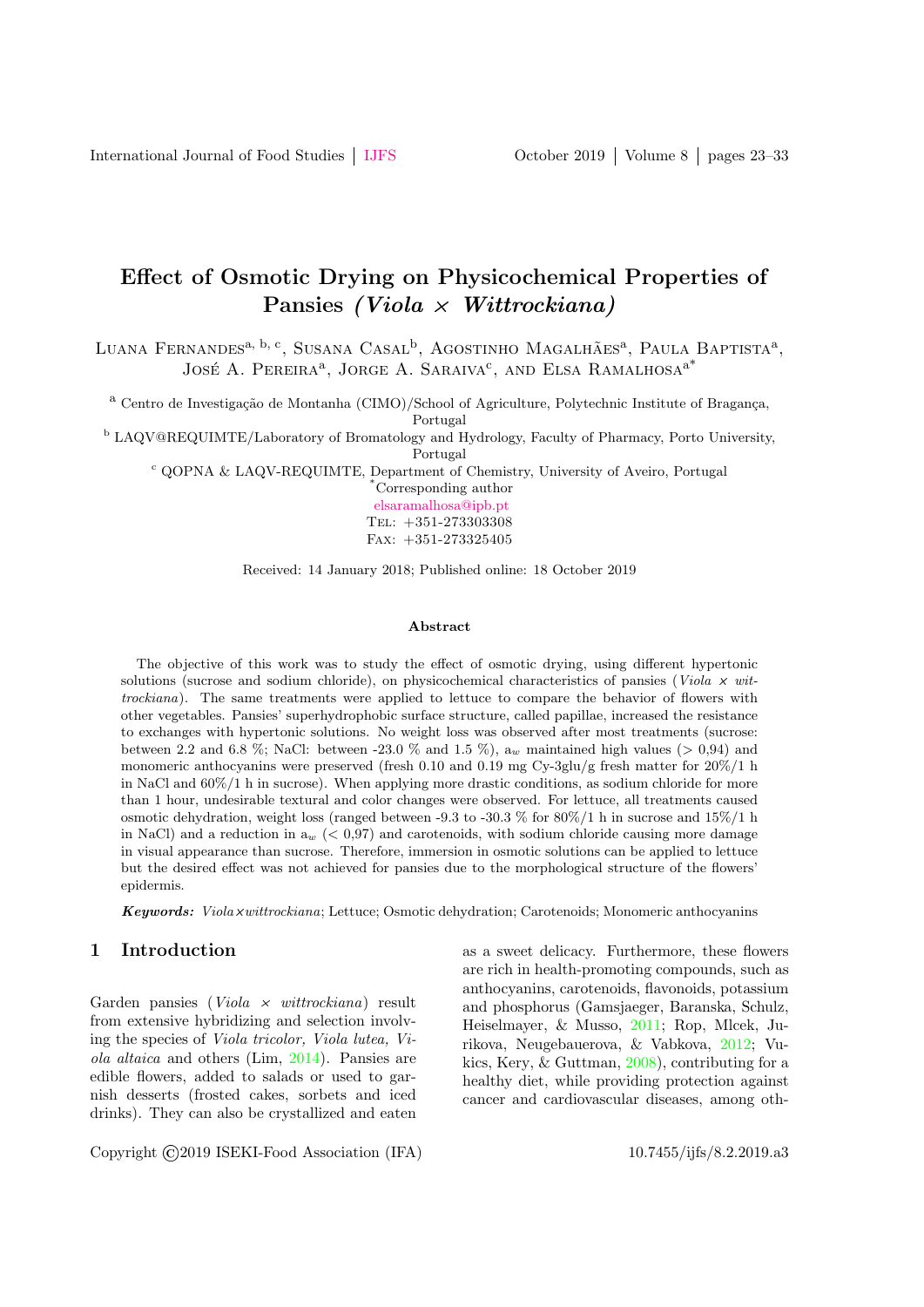ers (Lu, Li, & Yin, [2016\)](#page-9-3). However, edible flowers have a limited shelf-life, with petal abscission, discoloration, wilting, dehydration and tissue browning occurring soon after harvest. The most common ways to preserve edible flowers include refrigeration, drying or canning in sugar, and preservation in distillates. However, these processes can have a negative impact on their nutritional and sensory quality and appearance. In response to recent culinary trends, demanding an increased availability and shelf life of edible flowers, it is essential to find new technologies or pretreatments which are able to extend edible flowers' shelf life with minimal impact on their sensory and textural properties.

Immersion in osmotic solutions is a common procedure used to dehydrate foods, and it can be regarded as a way to decrease the water activity and maintain the appearance of pansies. However, few studies on the effect of osmotic dehydration have been conducted on edible flowers. This technology has already been applied to broccoli (Xin, Zhang, & Adhikari, [2013\)](#page-9-4) and cauliflower (Jayaraman, Das Gupta, & Rao, [1990;](#page-8-1) Vijayanand, Chand, & Eipeson, [1995\)](#page-9-5), edible flowers less known by consumers, using sweet (sucrose or trehalose) and/or salty (ex: sodium chloride) approaches, but no studies on osmotic drying were found for pansies.

The main objective of the present work was to investigate the effect of osmotic dehydration in sucrose (60 and 80%,  $w/v$ ) and sodium chloride  $(15\%, 20\%, 25\%, w/v)$  solutions, at room temperature, on the quality of pansies (Viola  $\times$ wittrockiana). Visual appearance, weight loss,  $a_w$  and color were evaluated before and after treatments. Simultaneously, the contents of carotenoids and monomeric anthocyanins were determined in the treated flowers. Lettuce, a leafy vegetable with a homogeneous color distribution, was used as a control, being subjected to the same treatments and evaluations.

### 2 Materials and Methods

#### 2.1 Samples

Fresh white/violet pansies ( $Viola \times$  wittrockiana) were collected at the greenhouse of the School of Agriculture, Polytechnic Institute of Bragança (Bragança, Portugal) and transported immediately to the laboratory under refrigeration. The production mode was organic. Fresh lettuce was bought at a local market in Bragança city that is located in the Northeast of Portugal.

### 2.2 Preparation of osmotic solutions

The osmotic agents, sucrose and sodium chloride, were of commercial grade, purchased from a local market. The different concentrations of 60 and  $80\%$  (w/v) of sucrose and 15%, 20% and 25% of sodium chloride were prepared by dissolving the required amounts of sucrose or sodium chloride in distilled water.

#### 2.3 Osmotic dehydration

Pansies or lettuce leaves were placed into the vessels containing the different sucrose/sodium chloride solutions, remaining totally submerged. The ratio of raw material to osmotic solution was 1:4. At each sampling time (15 min, 30 min, 1 h and 2 h for sodium chloride / 1 h and 2 h for sucrose), the flowers and lettuce leaves were taken out, gently dried with adsorbent paper and weighed. These conditions were selected after several preliminary tests, where higher times and mechanical agitation were shown to induce degradation. Each treatment/time was performed in triplicate, on both pansies and lettuce.

A portion of each sample, including fresh ones, was immediately analyzed for weight,  $a_w$ , color, and microscopy, while the remainder was preserved by freeze-drying for analysis of bioactive compounds, as detailed in Section 2.4.

## 2.4 Physicochemical characterization of samples

### Color, water activity  $(a_w)$  and weight loss

The color of pansies (white and violet parts) and lettuce were evaluated in three samples of each treatment/time, with a colorimeter Minolta CR-400 (Osaka, Japan), using CIELab mode.  $L^*$ .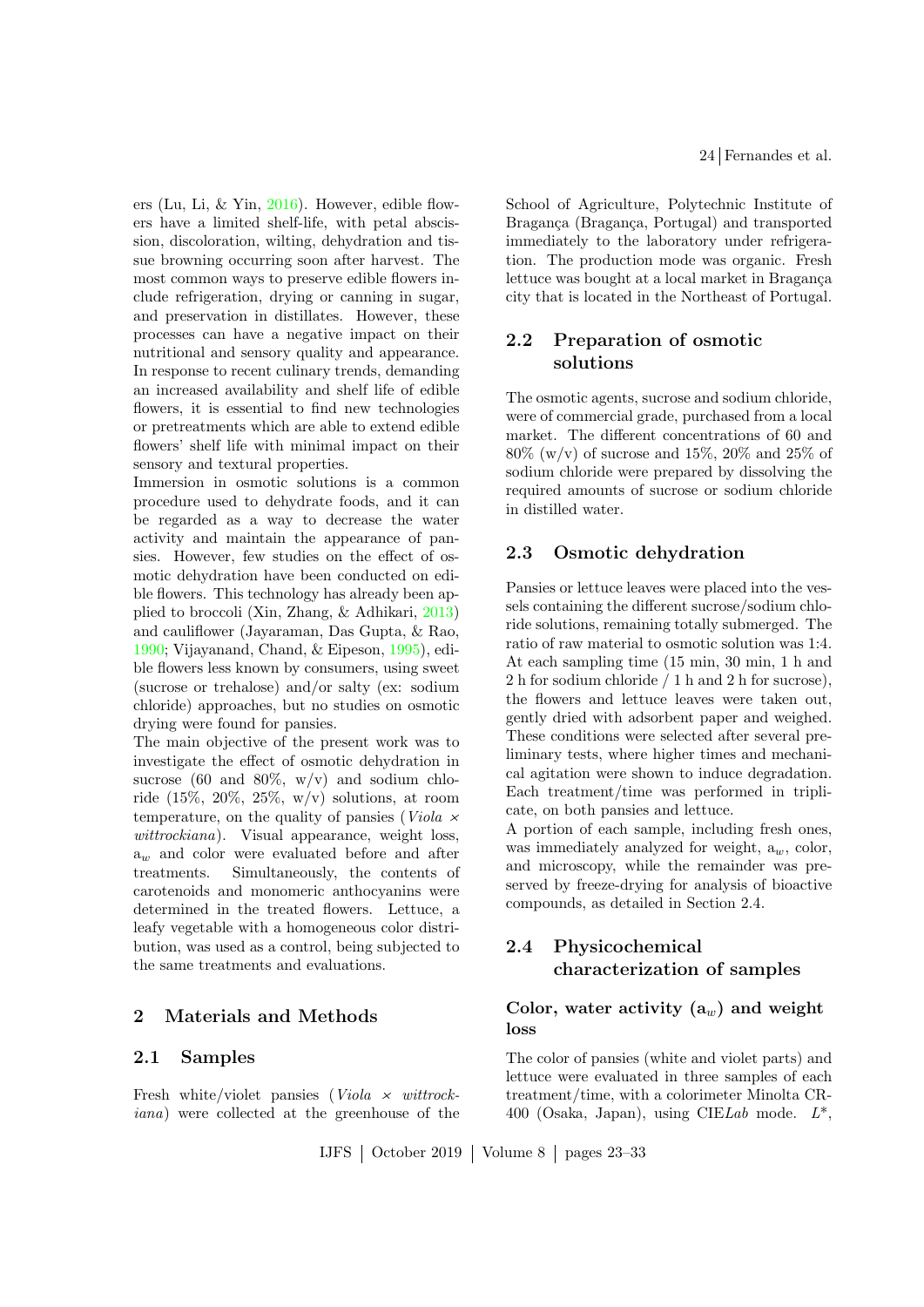$a^*$  and  $b^*$  coordinates were measured, where  $L^*$  varies between 0 (completely black) and 100 (completely white),  $a^*$  -100 (green) to  $+100$ (red), and  $b^*$  from -100 (blue) to  $+100$  (yellow). Furthermore, the Chroma  $(C^*)$  and Hue Angle  $(h^*)$  values were determined. In order to analyse the color variations, the total color difference  $(\Delta E^*)$  was also calculated, according to equation [1:](#page-2-0)

<span id="page-2-0"></span>
$$
\Delta E^* = \sqrt{(\Delta L^*)^2 + (\Delta b^*)^2 + (\Delta a^*)^2}
$$
 (1)

where  $\Delta$  was the difference between the parameters' values after the immersion in osmotic solutions and before it (fresh sample).

Water activity  $(a_w)$  was determined in a portable water activity meter (Novasina, LabSwift- $a_w$ , Lachen, Switzerland). This parameter was evaluated on three samples before treatment (control) and after immersion in the osmotic solutions. Weight measured in a digital balance (Kern ACJ/ACS, Balingen, Germany), is the weight variation expressed in relative percentage of initial weight.

#### Freeze-dried

Flowers and lettuce, treated and untreated, were frozen and lyophilized (Scanvac, Coolsafe, Lynge, Denmark) for 2 days. They were ground to a homogenous powder and then stored for protection from light and moisture until extraction.

#### Carotenoids

The carotenoids content was determined according to the method used by Aquino-Bolaños, Urrutia-Hernandez, Lopez Del Castillo-Lozano, Chavez-Servia, and Verdalet-Guzman [\(2013\)](#page-8-2). One gram of frozen-dried powder of the osmotic dehydrated and fresh pansies and lettuce was extracted twice with 20 ml acetone:hexane solution  $(1:1, v/v)$ . Both extracts were put into a separation funnel, where 200 ml of distilled water was added to eliminate acetone. The acetonefree phase was mixed with 5 g anhydrous sodium sulphate to eliminate any residual water. The remaining solution was filtered and completed to 100 ml with hexane. Carotenoids content was determined by reading the absorbance at 450 nm and comparing the result to a  $\beta$ -carotene calibration curve  $(0.22-8.8 \mu g/ml)$ . Results were expressed in  $\mu$ g  $\beta$ -carotene/g fresh matter.

#### Monomeric anthocyanins

Extraction was based on the method described by Li et al. [\(2014\)](#page-9-6) with slight modifications. Dried powdered sample (0.5 g) was extracted with 20 ml of methanol, at 37  $\rm{^oC}$ , for 30 min under agitation (IKA, RCT Model B, Staufen, Germany) at a frequency of 900 rpm. The methanol extracts were filtered and concentrated in a rotary evaporator (Stuart RE3022C, Staffordshire, United Kingdom), frozen and lyophilized for 2 days. The extract obtained was re-dissolved with methanol to a concentration of 50 mg extract/ml, covered with aluminium foil and preserved under freezing conditions until further analysis.

The total monomeric anthocyanin contents of fresh pansies and lettuce, as well as of the samples immerged in the osmotic solutions, were estimated by the pH differential method, following the methodologies used by Bchir et al. [\(2012\)](#page-8-3) and (Rajasekar, Akoh, Martino, & MacLean, [2012\)](#page-9-7). The method consisted of using two buffer systems: potassium chloride buffer at pH 1.0 (0.025 M) and sodium acetate at pH 4.5 (0.4 M). Extracts' portions were diluted on both buffers, and allowed to stand for 30 min at room temperature. Subsequently, the absorbance readings were made on a UV-Visible spectrophotometer (Thermo, Genesys 10 UV, Waltham, USA) at the wavelengths of 510 and 700 nm, and the absorbance difference (A) determined by equation [2:](#page-2-1)

<span id="page-2-1"></span>
$$
A = (A_{510nm} - A_{700nm})_{pH1.0} - (A_{510nm} - A_{700nm})_{pH4.5}
$$
\n(2)

The monomeric anthocyanin pigment concentration was expressed as cyanidin-3-glucoside and was determined by equation [3:](#page-2-2)

<span id="page-2-2"></span>
$$
MAP = A \times MW \times DF \times \frac{1000}{\varepsilon} \tag{3}
$$

where MAP= Monomeric anthocyanin pigment  $(mg Cy 3-glu/l) MW= molecular weight (449.2),$  $DF =$  dilution factor and  $\varepsilon =$  Molar absorptivity (26,900). All measurements were performed in triplicate. The results were expressed in mg Cy  $3$ -glu/g fresh matter.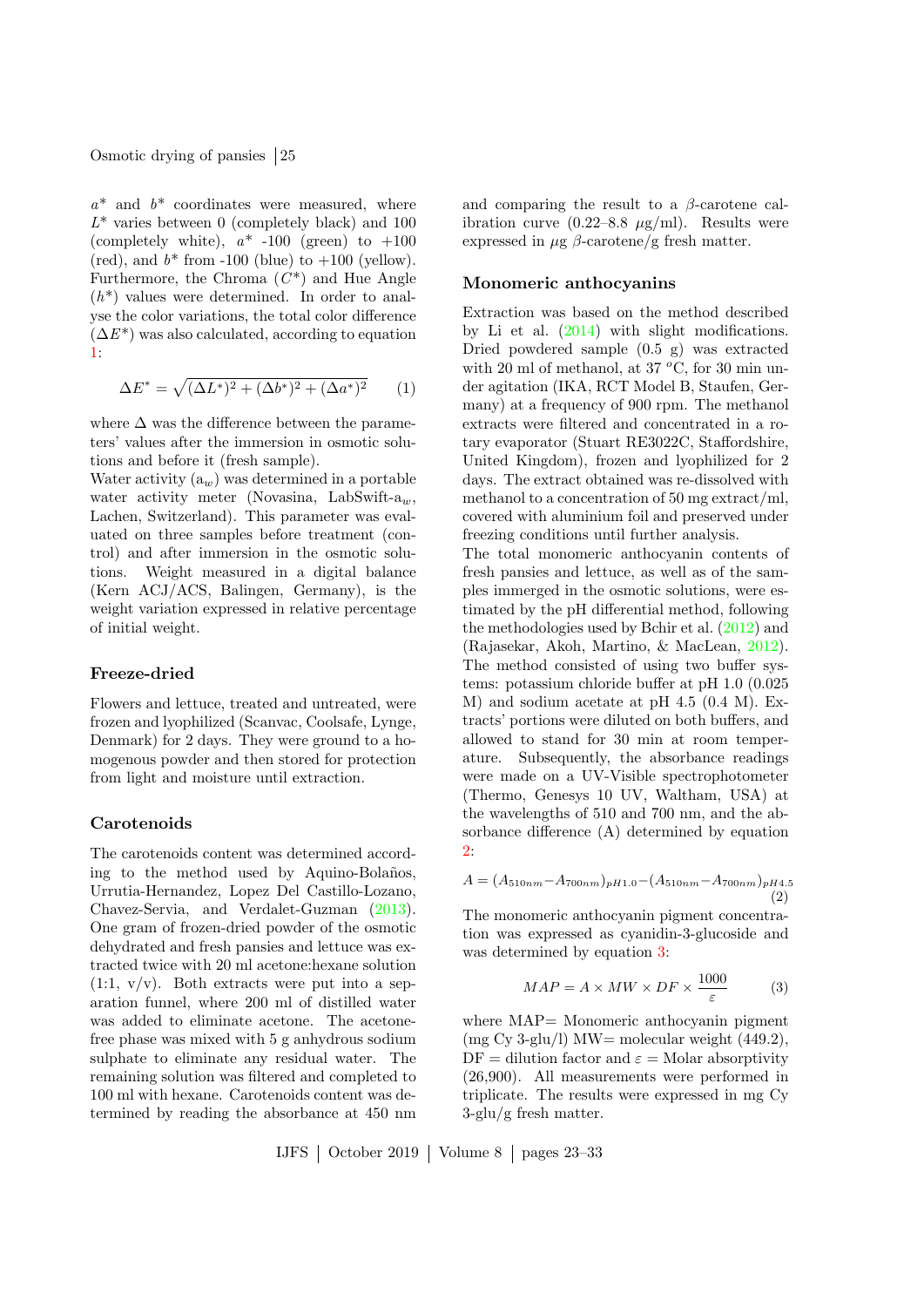### 2.5 Microscopic analysis of pansies petals

Thin sections of petals were cut into random transversal and longitudinal sections, mounted in glycerin (previously dehydrated in an upward series of ethanol) and observed on a light microscope equipped with a digital camera (Leica DFC49012, Heerbrugg, Switzerland). The structure of the petals' epidermis was analyzed at different points.

#### 2.6 Statistical analysis

The SPSS Statistical software, v.18.0 (SPSS Inc., Chicago, IL), was used for the statistical treatment of the data. The normality of the data was verified by the Shapiro-Wilk test. Analysis of variance (ANOVA) or ANOVA Welch was carried out to determine if there were significant differences  $(p < 0.05)$  between samples, depending on the existence or not of homogeneity of variances. Additionally, if significant differences were detected between treatments, a post hoc analysis was performed, namely: the Tukey's honestly significant difference test, if variances in the different groups were identical, or Games-Howell test if they were not. The homogeneity of the variances was tested by Levene's test.

### 3 Results and discussion

#### 3.1 Visual appearance and color

Figure [1](#page-4-0) shows the visual appearance of fresh pansies and lettuce before and after treatments with different concentrations and immersion times in osmotic solutions (sucrose and sodium chloride). Flowers and lettuce subjected to the four treatments with sucrose (1h or 2h at 60 and 80%) and lower concentration of sodium chloride (15% for 15 or 30 min) showed similar appearance to fresh samples. However, when higher concentrations of sodium chloride (20 and 25%) or longer immersion times (1 and 2 h) were applied, structural damage was observed, as well as color changes. Furthermore, when pansies were removed from these higher concentrated osmotic salt solutions they shrank, making them more fragile. Lettuce leaves also became more brittle and showed a darkening in color.

The total color difference,  $\Delta E^*$ , which is a combination of  $L^*$ ,  $a^*$  and  $b^*$  values, is a colorimetric parameter used to characterize the variation of colors in food during different treatments. For pansies and lettuce, higher values of  $\Delta E^*$ and standard deviations were observed in samples treated with sodium chloride (Fig. [2](#page-5-0) and [3,](#page-5-1) respectively). Taking into account that a  $\Delta E^*$ of up to 3 CIELab units indicates color differences appreciable to the human eye (Trivellini et al., [2014\)](#page-9-8), both samples showed color differences detectable by consumers after treatments. Regarding pansies, a distinct behavior was observed in the two colored parts studied, white and violet. Generally, the white part showed lower values of  $\Delta E^*$  than the violet one, without significant differences between treatments in the white part, with the exception of the treatment 15% NaCl for 1h. On the contrary, the violet part was more color sensitive, with the more significant alterations observed with the following treatments: 80% sucrose/2h, 15% NaCl/15 min, 15% NaCl/30 min, and 15% NaCl/2h. Lettuce, probably due to its increased color homogeneity, showed constant values of  $\Delta E^*$ , without significant differences detected between treatments, except for 60% sucrose/2h.

### 3.2 Weight and  $a_w$  variation

Immersion time and sucrose/sodium chloride concentration effects on weight and  $a_w$  variation in pansies and lettuce are also given in Fig. [2](#page-5-0) and [3,](#page-5-1) respectively.

Pansies' weight (Fig. [2\)](#page-5-0) showed significant increases in both osmotic solutions among treatments. It could be expected that, after immersion treatment, pansies should lose weight due to diffusion of water, even though accompanied by simultaneous counter diffusion of solutes from the osmotic solution into the tissue. Furthermore, it is desired to have a high water loss for preservation purposes and a low solids gain, which will lead to high weight variations. These exchanges of solute and water probably did not happen because pansies' petals have a structure named papillae (conical epidermal cells) in the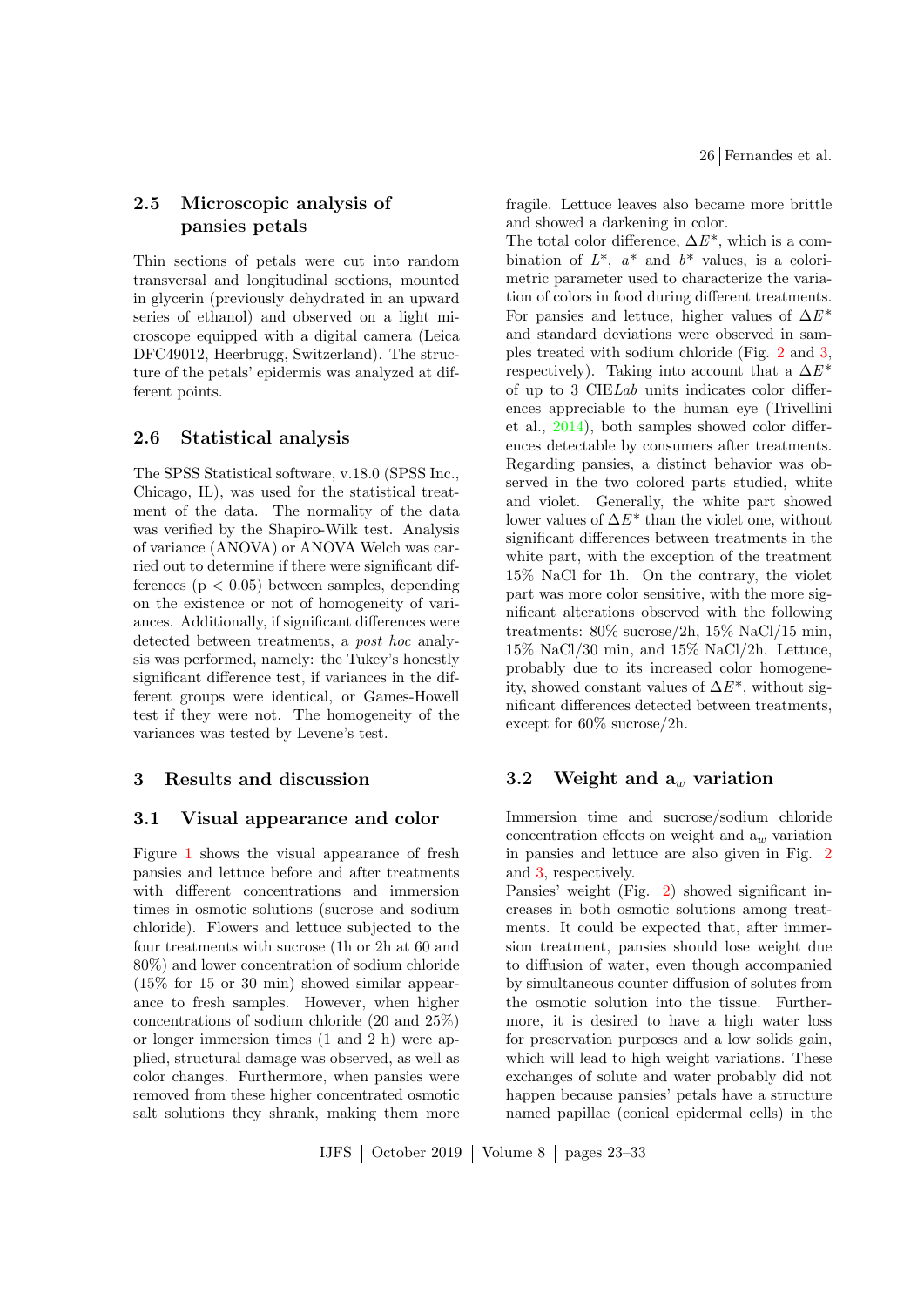

<span id="page-4-0"></span>Figure 1: Visual appearance of pansies (A) and lettuce (B) before and after immersion in osmotic solutions with sucrose and sodium chloride

epidermis on both sides of all the petals (spurred, lateral and upper) (Weryszko-Chmielewska & Sulborska, [2012\)](#page-9-9) and this structure has been reported to be superhydrophobic (Schulte, Droste, Koch, & Barthlott, [2011\)](#page-9-10). In the present work, we observed pansies' petals by microscopy (Fig. [4\)](#page-6-0). The papillae were very visible, explaining the obtained results. In some situations, the increased weight observed in pansies could be due to some sugar or salt dried on the outside of the flowers. However, when salt was used in different concentrations (15, 20, 25%) during 1 hour, pansies lost weight because probably some cell rupture occurred, contributing to the bad visual appearance (Fig. [1\)](#page-4-0). Regarding lettuce, all treatments induced weight loss, giving rise to effective osmotic dehydration. Comparing different concentrations of sucrose (60% and 80%) at 1 h of immersion, 80% of sucrose was less effective than at 60%. This is in line with Ponting, Watters, Forrey, Jackson, and Stanley [\(1966\)](#page-9-11), who stated that above 60% sugar concentration, an additional increase in sugar concentration did not

promote further water loss in vegetables. However, a decreased weight can be observed in lettuce by increasing the immersion time (1 and 2 hours) for both sucrose concentrations. Regarding salt treatments, lettuce showed a higher decrease in weight with higher times of immersion (more than 30 min). However, it was observed that the effect was not as evident as when the concentrations of the osmotic solution increased. Based on these observations, it seems that pansies' structure does not allow the exchange of solutes with osmotic solutions, and therefore is not adequate for osmotic drying.

Low water activity reduces the growth of microorganisms and decreases biochemical reactions, which is important for the preservation of food. Regarding the water activity  $(a_w)$  values in pansies, the highest values were obtained in fresh samples. A decrease in  $a_w$  values was observed after all treatments, except with 15% NaCl for 30 min. However, when using sucrose no significant differences were detected between treatments. With NaCl, higher contact times (ex: 1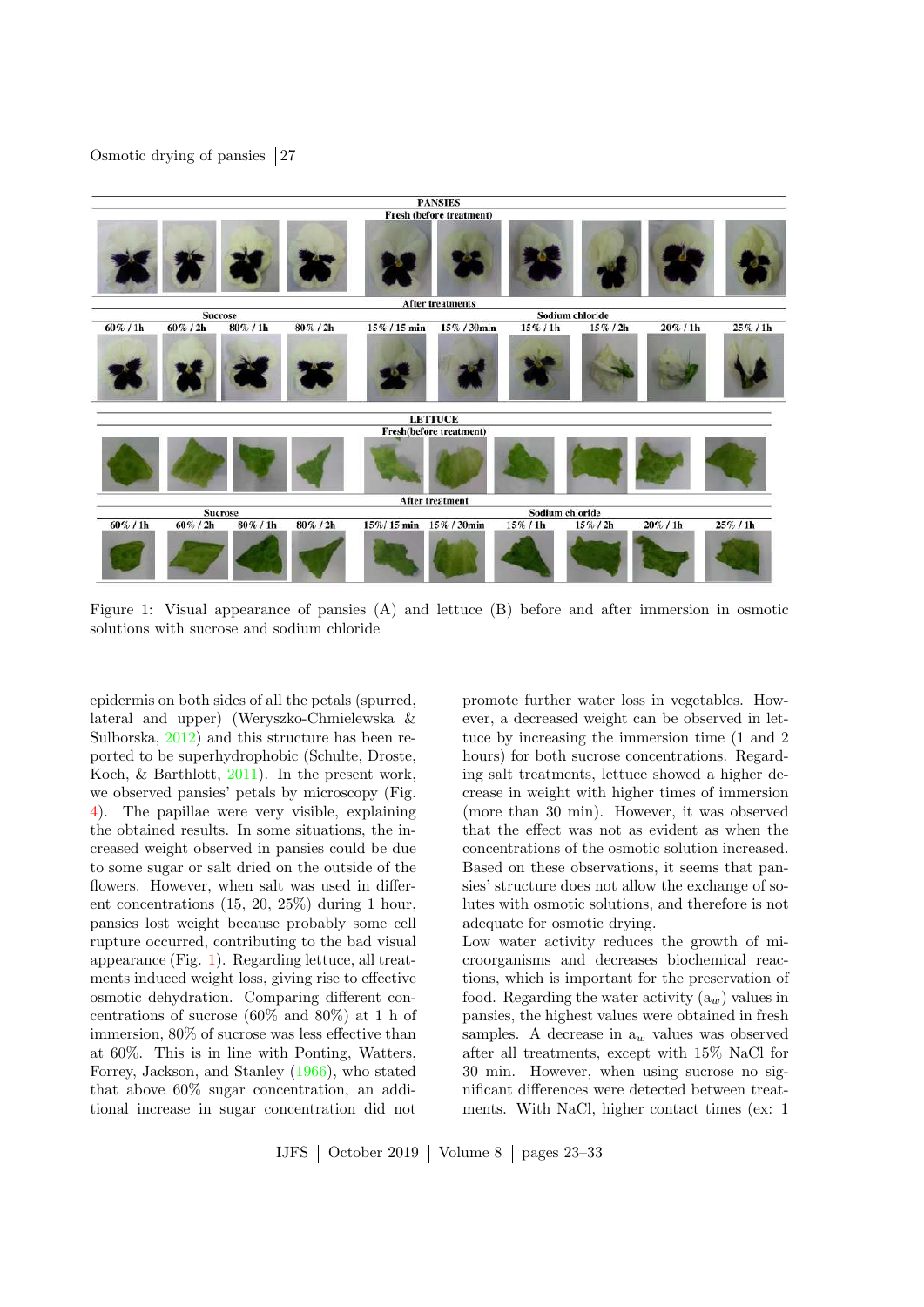28 Fernandes et al.



<span id="page-5-0"></span>Figure 2:  $a_w$ , weight (%) and  $\Delta E^*$  variation before and after pansies treatments with sucrose (A) and sodium chloride (B) solutions (lower letters compare treatments while caps compare different parts of pansies (white and violet). Values with the same letter are not statistically different  $(p>0.05)$ )



<span id="page-5-1"></span>Figure 3:  $a_w$ , weight variation and  $\Delta E^*$  contents before and after lettuce treated with sucrose (A) and sodium chloride (B) solutions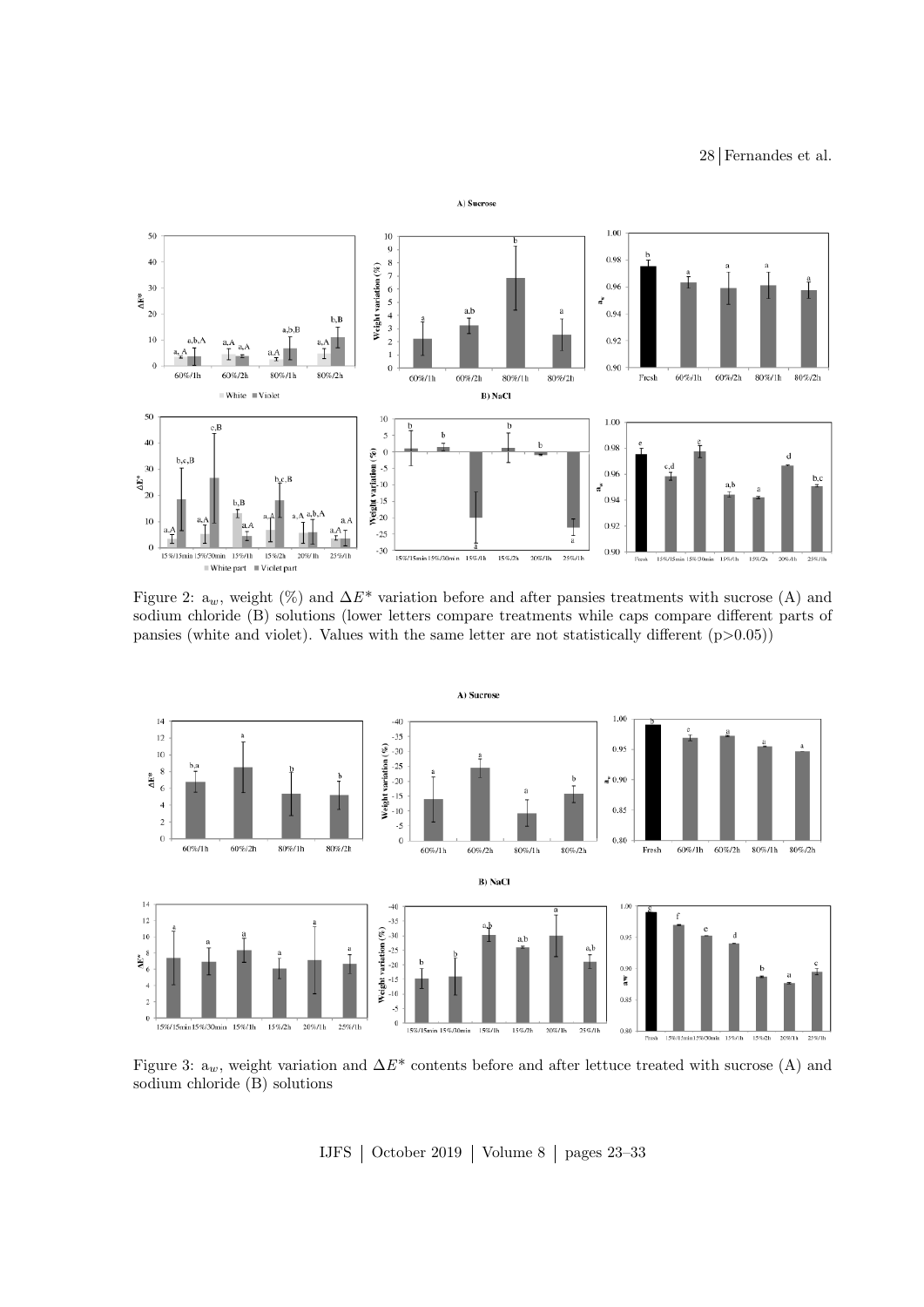

Figure 4: Conical papillae on the surface of  $Viola \times wittrociana$ 

and 2 h at  $15\%$ , w/v) or higher salt concentrations (20 and 25%;  $w/v$ ) caused an effective decrease in the  $a_w$  values. As expected for lettuce subjected to different osmotic solutions,  $a_w$  values also decreased compared to the fresh sample. In general, increased immersion times and concentrations induced a decrease in  $a_w$ , with a linear decreasing effect. Furthermore, this decrease was more pronounced when using sodium chloride as an osmotic solution.

### 3.3 Carotenoids

Fig. [5](#page-7-0) presents the carotenoids content of pansies (A) and lettuce (B) before and after immersion in osmotic solution. The highest concentrations were observed in the fresh sample for pansies and lettuce (75.7 and 72.8  $\mu$ g  $\beta$ -carotene /g fresh matter, respectively). In general, a decrease of carotenoids content was observed with the osmotic treatments. This decrease might be due to partial leaching of these pigments as the osmotic stress increased, due to the breakage of the cell structures (Tadesse, Abera, & Worku, [2015\)](#page-9-12), or the susceptibility of carotenoids to oxidation, isomerisation and other chemical changes during processing because of their extensive conjugated double-bond systems (Shi & Le Maguer, [2000\)](#page-9-13).

<span id="page-6-0"></span>Samples immersed in sucrose showed lower contents of carotenoids than in sodium chloride. The effect of different concentrations of osmotic solutions and immersion time on carotenoids content of lettuce and pansies were significant  $(p < 0.05)$ . For pansies, the best conditions to retain the highest amount of carotenoids was 15% sodium chloride with 30 min of immersion, and for lettuce was 15% of sodium chloride for 15 min. For pansies, when using sucrose, no significant differences were obtained between treatments.

### 3.4 Monomeric anthocyanins

The total monomeric anthocyanins content in fresh pansies and those immersed in osmotic solutions are shown in Fig. [6A](#page-7-1) (sucrose) and [6B](#page-7-1) (NaCl). Lettuce anthocyanins, if present, were below the detection limit.

Anthocyanins are the main compounds responsible for the wide range of colors in pansies. Some authors report that the anthocyanins present in the Viola species are formed from malvidin, peonidin and petunidin anthocyanidins (Gamsjaeger et al., [2011;](#page-8-0) Skowyra, Calvo, Gallego, & Azman, [2014;](#page-9-14) Zhang et al., [2012\)](#page-10-0). From all the treatments, only immersion in 60% sucrose during 1h induced a significant increase of to-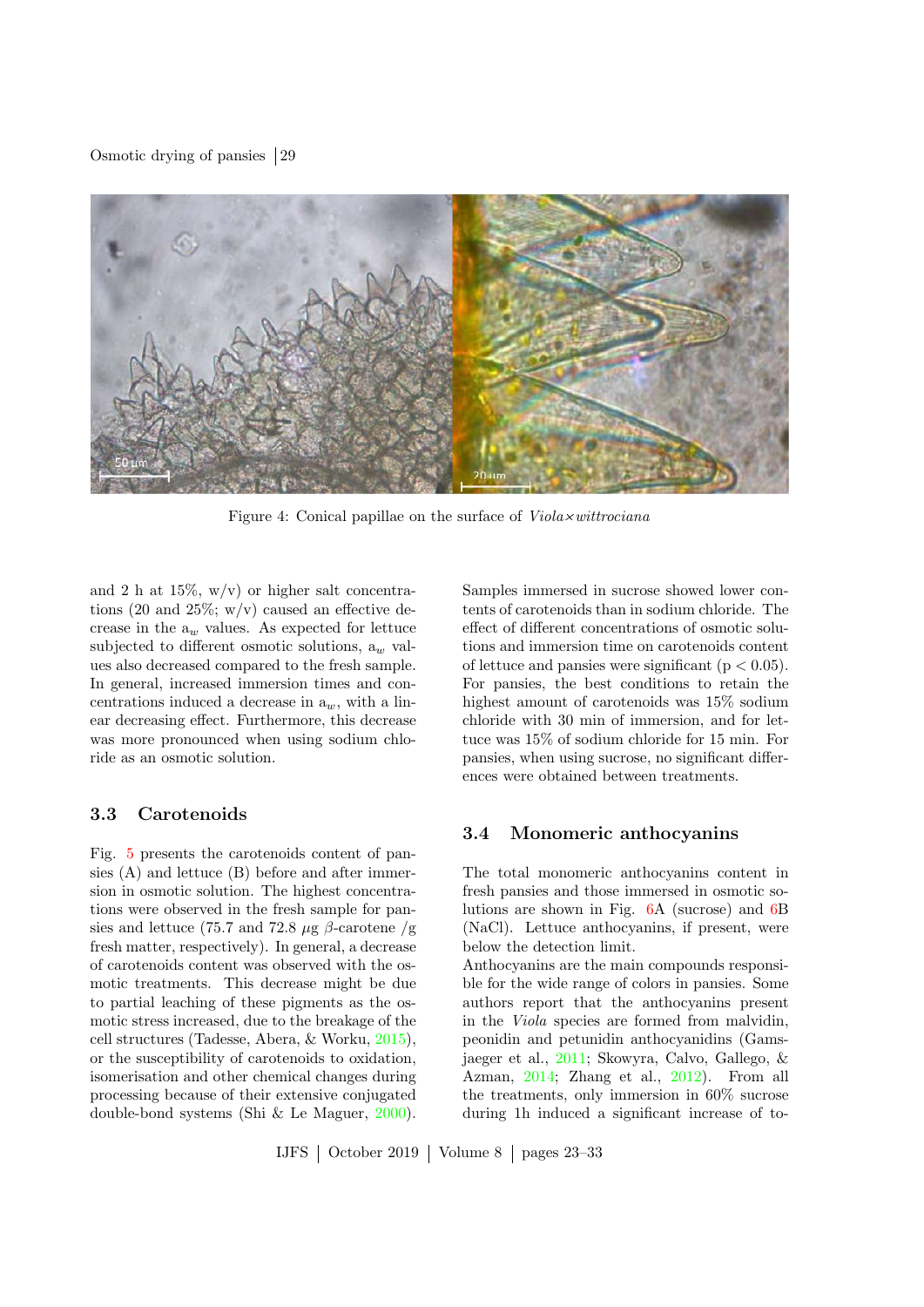30 Fernandes et al.



<span id="page-7-0"></span>Figure 5: Carotenoids content ( $\mu$ g  $\beta$ -carotene/g fresh matter) before and after pansies (A) lettuce (B) treatments with sucrose solutions and sodium chloride



<span id="page-7-1"></span>Figure 6: Monomeric anthocyanins content (mg Cy 3-G/g fresh matter) before and after pansies treatments with sucrose and sodium chloride solutions

IJFS  $\vert$  October 2019  $\vert$  Volume 8  $\vert$  pages 23–33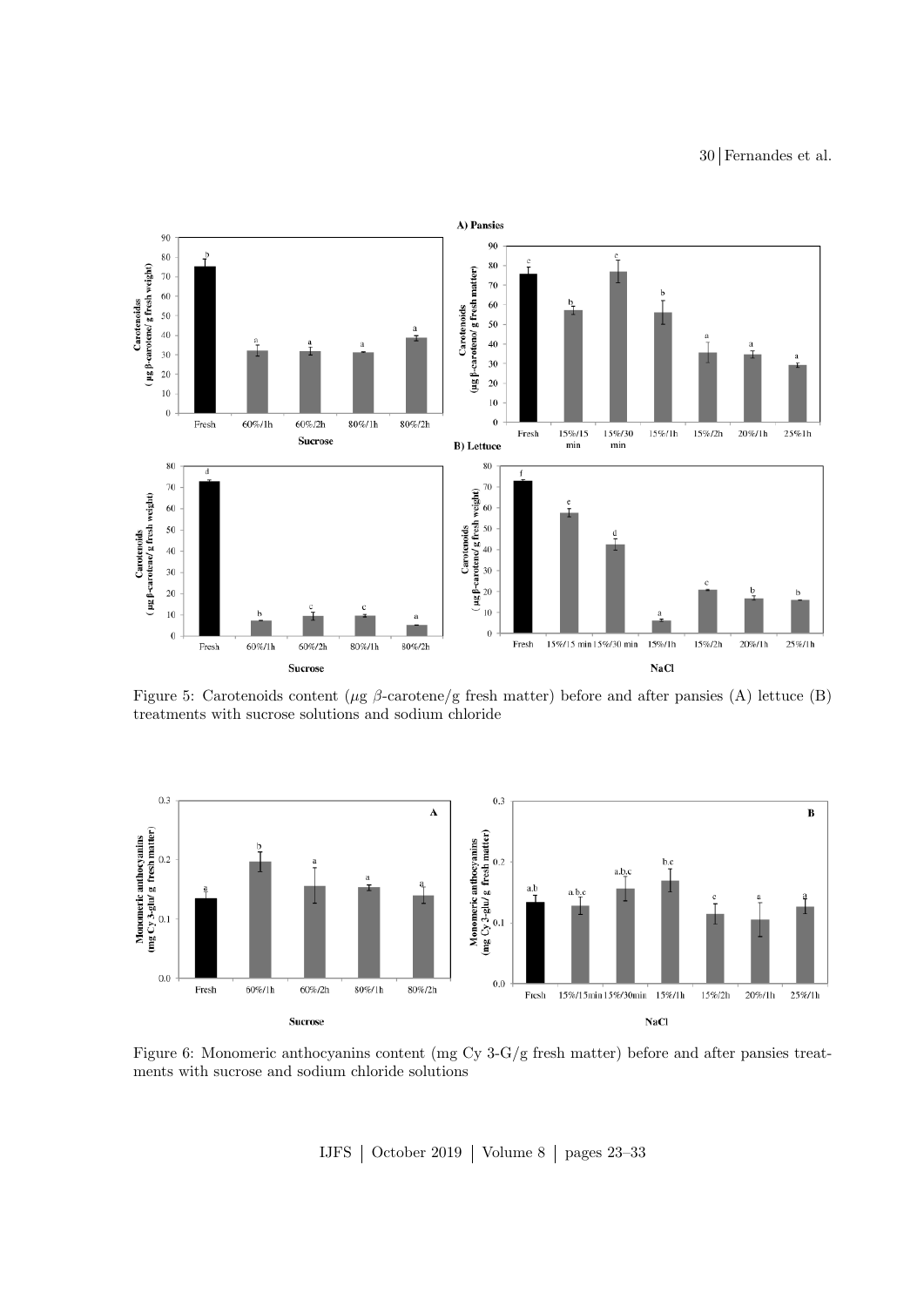tal monomeric anthocyanins compared with fresh samples. A direct interpretation of this result is not as expected because anthocyanins are soluble in water and they exist in epidermal and subepidermal cells, dissolve in vacuoles or accumulate in vesicles called anthocyanoplasts (Karami, Yousefi, & Emam-Djomeh, [2013\)](#page-9-15). Therefore, they could leak into the osmotic medium through the cuticle and skin ruptures (Karami et al., [2013\)](#page-9-15). Within the other sucrose treatments, no significant differences were observed between assays, and no indications of degradation or leaching of these compounds existed. Furthermore, the sugar concentrations applied in the present work were not sufficient to increase the pH of the solution, which may raise the percentage of anthocyanins in the colourless carbinol base form that is very unstable, making the pigment more susceptible to degradation by oxygen (Karami et al., [2013;](#page-9-15) Stojanovic & Silva, [2007\)](#page-9-16).

For NaCl, only the treatment with 15% and 2h of immersion caused a decrease of the monomeric anthocyanins content when compared to the fresh state. This result might be due to the increase in the contact time of pansies in the sodium chloride solution leading to an increase in osmotic pressure and enhanced water loss. High water loss resulted in a higher loss of anthocyanins because they are water-soluble pigments.

### 4 Conclusions

In summary, pansies present a superhydrophobic structure that increases the resistance to osmotic dehydration with both sucrose and sodium chloride solutions. In general, when pansies were submitted to osmotic solutions, an almost general weight gain,  $a_w$  maintenance and high monomeric anthocyanins contents were observed. However, high concentrations of sodium chloride induced damage in pansies' structure and color alterations. Compared to pansies, all treatments applied to lettuce caused effective osmotic dehydration, with weight loss and reduced  $a_w$ , as expected when performing the osmotic dehydration of vegetables. So, immersion in osmotic solutions cannot be applied to pansies due to their morphological structure, namely the presence of papillae (conical epidermal cells) that are extremely hydrophobic.

### Acknowledgements

The authors acknowledge the Portuguese Foundation for Science and Technology (FCT, Portugal) for the financial support provided by the research grant SFRH/BD/95853/2013 and FCT/MCT for the financial support to QOPNA research Unit (FCT UID/QUI/00062/2019), through national funds and where applicable cofinanced by the FEDER, within the PT2020 Partnership Agreement, to the Portuguese NMR Network and to REQUIMTE through the Project PEst/ UID/QUI/50006/2013. The authors are also grateful to the Foundation for Science and Technology (FCT, Portugal) and FEDER under Programme PT2020 for financial support to CIMO (UID/AGR/00690/2019).

### References

- <span id="page-8-2"></span>Aquino-Bolaños, E. N., Urrutia-Hernandez, T. A., Lopez Del Castillo-Lozano, M., Chavez-Servia, J. L., & Verdalet-Guzman, I. (2013). Physicochemical parameters and antioxidant compounds in edible squash (Cucurbita Pepo) flower stored under controlled atmospheres. Journal of Food Quality,  $36(5)$ ,  $302-308$ . doi[:10.1111/jfq.12053](https://dx.doi.org/10.1111/jfq.12053)
- <span id="page-8-3"></span>Bchir, B., Besbes, S., Karoui, R., Attia, H., Paquot, M., & Blecker, C. (2012). Effect of air-drying conditions on physicochemical properties of osmotically pretreated pomegranate seeds. Food and  $Bioprocess\, Technology,\,5(5),\,1840-1852.$ doi[:10.1007/s11947-010-0469-3](https://dx.doi.org/10.1007/s11947-010-0469-3)
- <span id="page-8-0"></span>Gamsjaeger, S., Baranska, M., Schulz, H., Heiselmayer, P., & Musso, M. (2011). Discrimination of carotenoid and flavonoid content in petals of pansy cultivars (Viola x wittrockiana) by ft-raman spectroscopy. Journal of Raman Spectroscopy, 42 (6), 1240– 1247. doi[:10.1002/jrs.2860](https://dx.doi.org/10.1002/jrs.2860)
- <span id="page-8-1"></span>Jayaraman, K. S., Das Gupta, D. K., & Rao, N. B. (1990). Effect of pretreatment with salt and sucrose on the quality and stability of dehydrated cauliflower. International

IJFS  $\vert$  October 2019  $\vert$  Volume 8  $\vert$  pages 23–33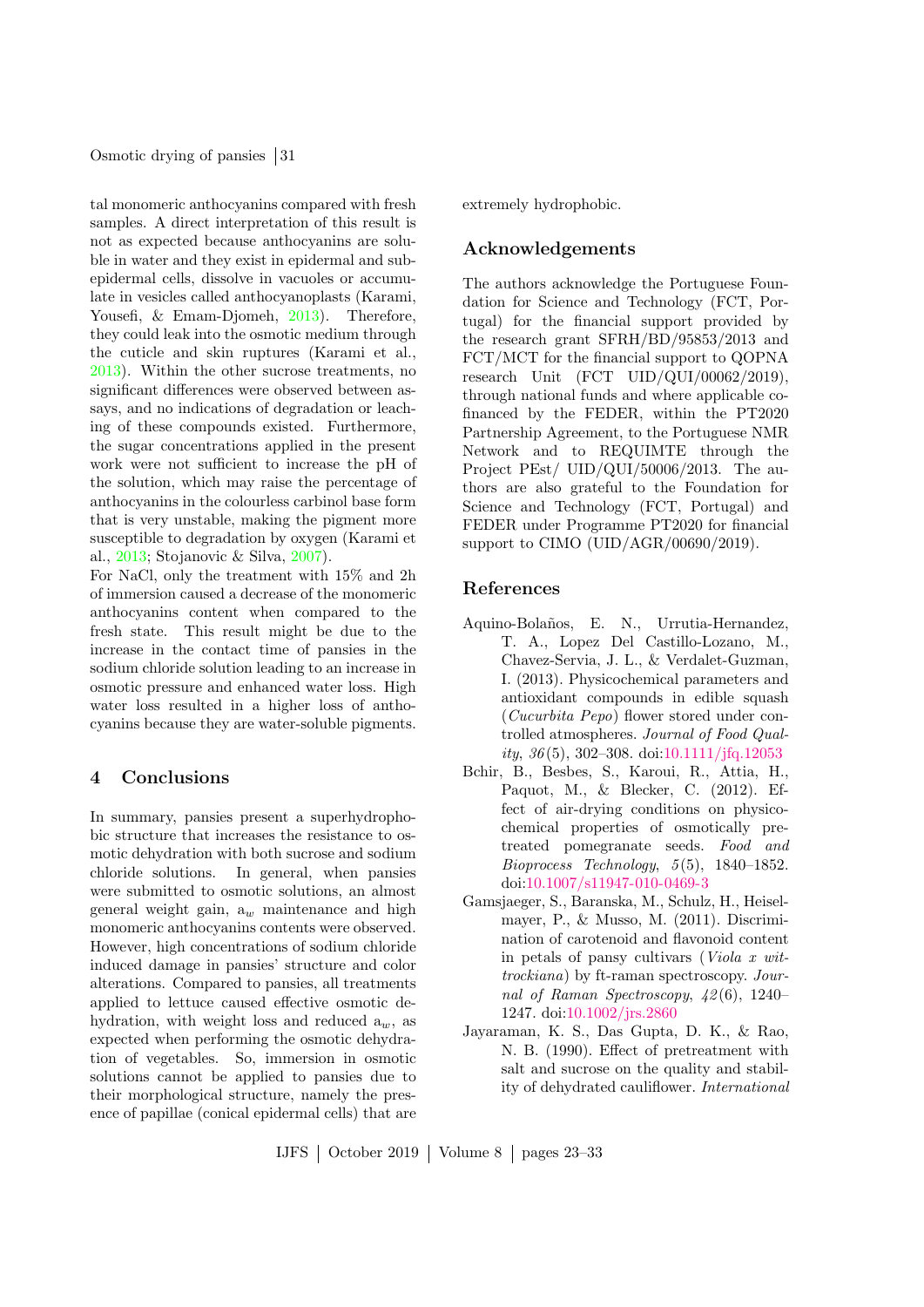32 Fernandes et al.

Journal of Food Science and Technology,  $25(1), 47-60.$ 

- <span id="page-9-15"></span>Karami, Z., Yousefi, G., & Emam-Djomeh, Z. (2013). Modeling and optimization of ultrasound-assisted osmotic dehydration with finished freeze drying on black cherries – the effect on antioxidant activities.
- <span id="page-9-6"></span>Li, A.-N., Li, S., Li, H.-B., Xu, D.-P., Xu, X.-R., & Chen, F. (2014). Total phenolic contents and antioxidant capacities of 51 edible and wild flowers. Journal of Functional Foods, 6, 319–330. doi[:10.1016/j.jff.2013.10.022](https://dx.doi.org/10.1016/j.jff.2013.10.022)
- <span id="page-9-0"></span>Lim, T. K.  $(2014)$ . Viola  $\times$  wittrockiana. (pp. 818–821). doi[:10. 1007 / 978 - 94 - 017 -](https://dx.doi.org/10.1007/978-94-017-8748-2_70) [8748-2](https://dx.doi.org/10.1007/978-94-017-8748-2_70) 70
- <span id="page-9-3"></span>Lu, B., Li, M., & Yin, R. (2016). Phytochemical content, health benefits, and toxicology of common edible flowers: A review (2000- 2015). Critical Reviews in Food Science and Nutrition, 56 (1), S130–S148. doi[:10.1080/](https://dx.doi.org/10.1080/10408398.2015.1078276) [10408398.2015.1078276](https://dx.doi.org/10.1080/10408398.2015.1078276)
- <span id="page-9-11"></span>Ponting, J. D., Watters, G. G., Forrey, R. R., Jackson, R., & Stanley, W. L. (1966). Osmotic dehydration of fruits. Food Technol $ogy, 20(10), 125-128.$
- <span id="page-9-7"></span>Rajasekar, D., Akoh, C. C., Martino, K. G., & MacLean, D. D. (2012). Physico-chemical characteristics of juice extracted by blender and mechanical press from pomegranate cultivars grown in Georgia. Food Chemistry,  $133(4)$ , 1383-1393. doi:10.1016/j. [foodchem.2012.02.025](https://dx.doi.org/10.1016/j.foodchem.2012.02.025)
- <span id="page-9-1"></span>Rop, O., Mlcek, J., Jurikova, T., Neugebauerova, J., & Vabkova, J. (2012). Edible flowers-a new promising source of mineral elements in human nutrition. *Molecules*,  $17(6)$ , 6672–6683. doi[:10.3390/molecules17066672](https://dx.doi.org/10.3390/molecules17066672)
- <span id="page-9-10"></span>Schulte, A. J., Droste, D. M., Koch, K., & Barthlott, W. (2011). Hierarchically structured superhydrophobic flowers with low hysteresis of the wild pansy (Viola tricolor )-new design principles for biomimetic materials. Beilstein Journal of Nanotechnology, 2, 228–236. doi[:10.3762/bjnano.2.](https://dx.doi.org/10.3762/bjnano.2.27) [27](https://dx.doi.org/10.3762/bjnano.2.27)
- <span id="page-9-13"></span>Shi, J., & Le Maguer, M. (2000). Lycopene in tomatoes: Chemical and physical properties affected by food processing. Critical Reviews in Biotechnology,  $20(4)$ , 293-334. doi[:10.1080/07388550091144212](https://dx.doi.org/10.1080/07388550091144212)
- <span id="page-9-14"></span>Skowyra, M., Calvo, M., Gallego, M. G., & Azman, N. A. M. (2014). Characterization of phytochemicals in petals of different colours from  $Viola \times wittrockiana$  gams. and their correlation with antioxidant activity. Journal of Agricultural Science, 6, 93–105. doi[:10.5539/jas.v6n9p93](https://dx.doi.org/10.5539/jas.v6n9p93)
- <span id="page-9-16"></span>Stojanovic, J., & Silva, J. L. (2007). Influence of osmotic concentration, continuous high frequency ultrasound and dehydration on antioxidants, colour and chemical properties of rabbiteye blueberries. Food Chemistry, 101 (3), 898–906. doi[:10.1016/j.foodchem.](https://dx.doi.org/10.1016/j.foodchem.2006.02.044) [2006.02.044](https://dx.doi.org/10.1016/j.foodchem.2006.02.044)
- <span id="page-9-12"></span>Tadesse, T. F., Abera, S., & Worku, S. (2015). Nutritional and sensory properties of solardried carrot slices as affected by blanching and osmotic pre-treatments. International Journal of Food Science and Nutrition,  $5(1)$ ,  $24-32$ .
- <span id="page-9-8"></span>Trivellini, A., Gordillo, B., Rodriguez-Pulido, F. J., Borghesi, E., Ferrante, A., Vernieri, P., . . . Heredia, F. J. (2014). Effect of salt stress in the regulation of anthocyanins and color of Hibiscus flowers by digital image analysis. Journal of Agricultural and Food Chemistry, 62 (29), 6966–6974. doi[:10.](https://dx.doi.org/10.1021/jf502444u) [1021/jf502444u](https://dx.doi.org/10.1021/jf502444u)
- <span id="page-9-5"></span>Vijayanand, P., Chand, N., & Eipeson, W. E. (1995). Optimization of osmotic dehydration of cauliflower. Journal of Food Processing and Preservation,  $19(4)$ ,  $229-242$ . doi[:10.1111/j.1745-4549.1995.tb00291.x](https://dx.doi.org/10.1111/j.1745-4549.1995.tb00291.x)
- <span id="page-9-2"></span>Vukics, V., Kery, A., & Guttman, A. (2008). Analysis of polar antioxidants in heartsease (Viola tricolor l.) and garden pansy (Viola x wittrockiana gams.) Journal of Chromatographic Science, 46 (9), 823–827. doi[:10.1093/chromsci/46.9.823](https://dx.doi.org/10.1093/chromsci/46.9.823)
- <span id="page-9-9"></span>Weryszko-Chmielewska, E., & Sulborska, A. (2012). Diversity in the structure of the petal epidermis emitting odorous compounds in Viola X Wittrockiana gams. Acta Scientiarum Polonorum-Hortorum Cultus,  $11(6)$ , 155–167.
- <span id="page-9-4"></span>Xin, Y., Zhang, M., & Adhikari, B. (2013). Effect of trehalose and ultrasound-assisted osmotic dehydration on the state of water and glass transition temperature of broccoli (Brassica oleracea l. var. botrytis l.)

IJFS  $\vert$  October 2019  $\vert$  Volume 8  $\vert$  pages 23–33